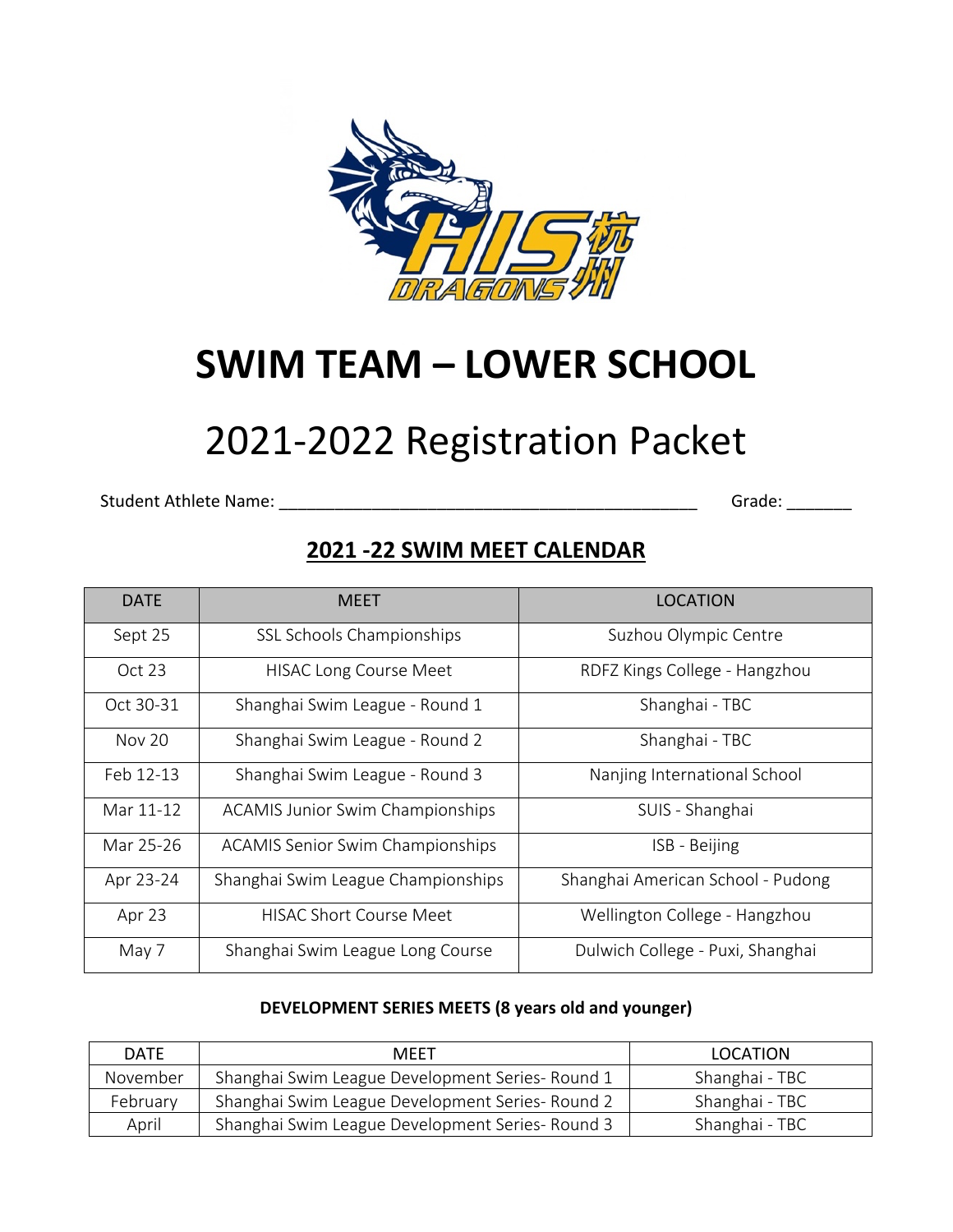

### **Parent / Guardian Permission**

In representing a Hangzhou International School (HIS) team, the student-athlete and parents agree to the practice, tournament/travel schedule which will be distributed by each team's coach and advertised on the school website/calendar. The medical information in this booklet is required for the administrative records of the HIS Athletic Department.

**Injury and Medical Treatment:** You understand and hereby authorize, appoint, and empower HIS and its employees to take action deemed appropriate for the benefit of the student in the case of an accident, emergency medical need or surgical procedure if a parent or guardian cannot be reached to make decisions. Further, HIS will not be held liable for giving such authorization. In addition, it is agreed to promptly reimburse and indemnify the school for any amount incurred as a result of the school giving the authorization to obtain medical care. You agree to waive any and all claims that you may have against HIS, its employees, board members, officials, and/or any individual members associated with HIS, other than those claims resulting from gross negligence or willful misconduct of the school.

In the event of an emergency medical situation, the student will be transported to the nearest hospital facility. All students at HIS must have their own medical insurance. It is the responsibility of the student's parents to ensure that the student is covered with current and comprehensive medical insurance.

**Off-Campus Activity:** Practices and meets are conducted off-campus. By signing this permission sheet, parents are consenting to their child participating in off-campus activities. You will be notified of any upcoming off-site activities by the coaches / Athletics Department.

**Tournament Costs and ACAMIS Fees:** HIS assists athletes by subsidizing some of the expenses related to ACAMIS tournament participation including player registration fees and all bus transportation to matches and tournaments throughout the season. Parents must share this responsibility as well. By signing this document below, you recognize and accept this responsibility and commitment. A payment of 3000RMB is payable 6-8 weeks before the ACAMIS tournament for each sport. Coaches will provide specific dates during seasons. If the athlete participates in the sports season, they are expected to participate in ACAMIS if they are selected to represent the school.

I have read and understood all the above conditions as well as the Student Athlete Handbook and allow my son/daughter to participate in the HIS Athletics Program.

| Parents/Guardian's Signature: |  | Date: |  |
|-------------------------------|--|-------|--|
|-------------------------------|--|-------|--|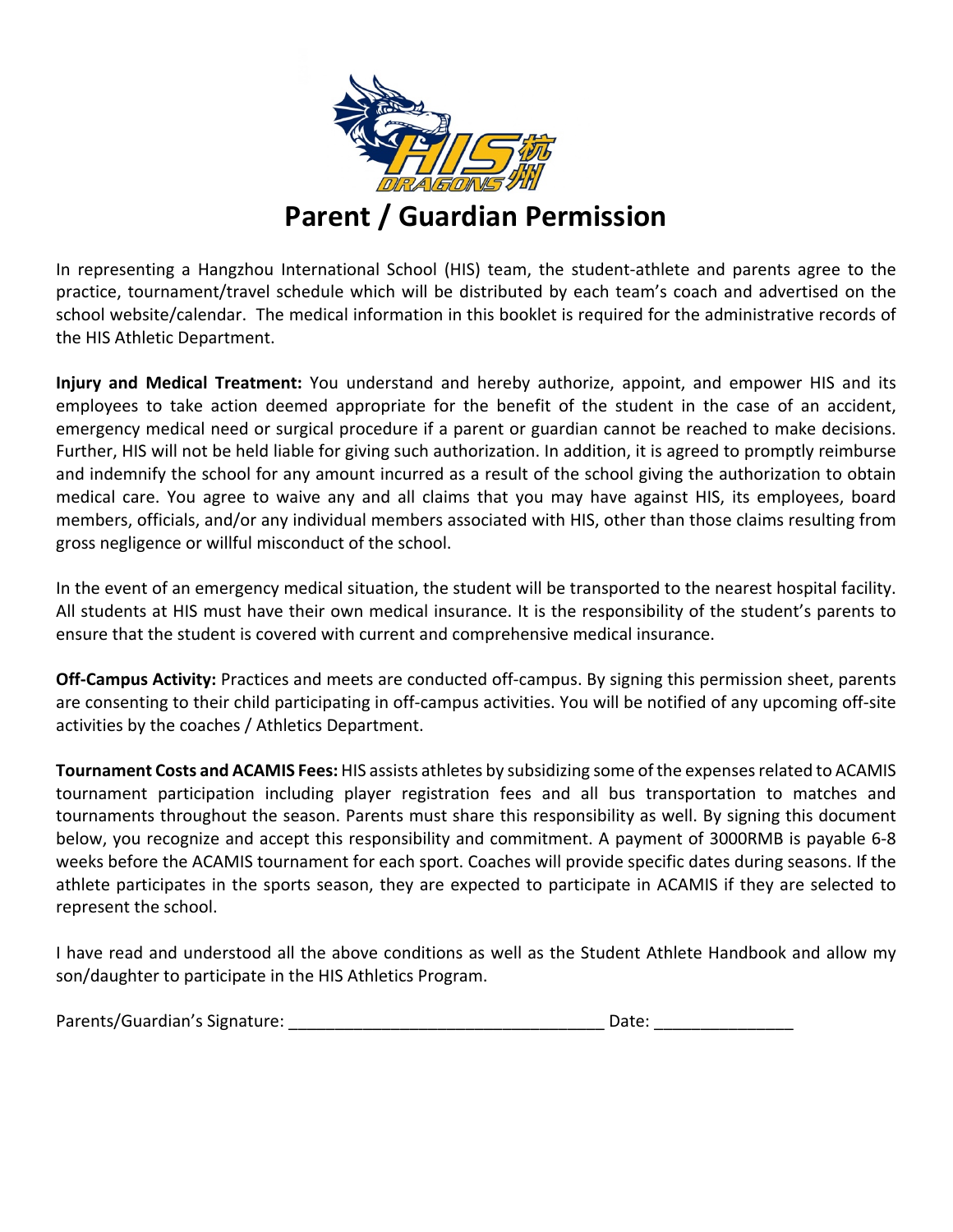

### **Responsibilities and Expectations of Parents**

- 1. To review all the details with respect to the co-curricular activity specified in the Student Athlete Handbook and Swimming Handbook which can both be accessed on the HIS Website and all details enclosed in this booklet.
- 2. To understand that sport, recreation, travel, outdoors activities represent opportunities for accidents. Every effort is made to minimize risk and to ensure the provision of emergency attention as deemed necessary.
- 3. You may address any questions to the Director of Athletics, Coach, trip sponsor/advisor of the activity.
- 4. To have current and comprehensive medical insurance for your child applicable to all school-related activities both during normal school hours and co-curricular activities and excursions.
- 5. Should up-front payment be required for medical treatment, you agree to promptly reimburse and indemnify the school for any amount incurred.
- 6. As a spectator at matches, parents should demonstrate the same positive spirit of sportsmanship towards officials and opponents that we expect from our student athletes.
- 7. Ensure that all swimmers are provided with the required uniform when representing HIS at a swim meet. (See specific information below regarding uniform expectations)

\_\_\_\_\_\_\_\_\_\_\_\_\_\_\_\_\_\_\_\_\_\_\_\_\_\_\_\_\_\_\_\_\_\_\_\_\_\_\_\_\_\_\_\_\_\_\_\_\_ \_\_\_\_\_\_\_\_\_\_\_\_\_\_\_\_\_

Parent Signature Date Date

#### **Payments relating to Swimming participation:**

**6-8 weeks before ACAMIS Meet:** ACAMIS Meet Payment (3000 RMB)

**4 weeks prior to other Meets:** Accommodation Costs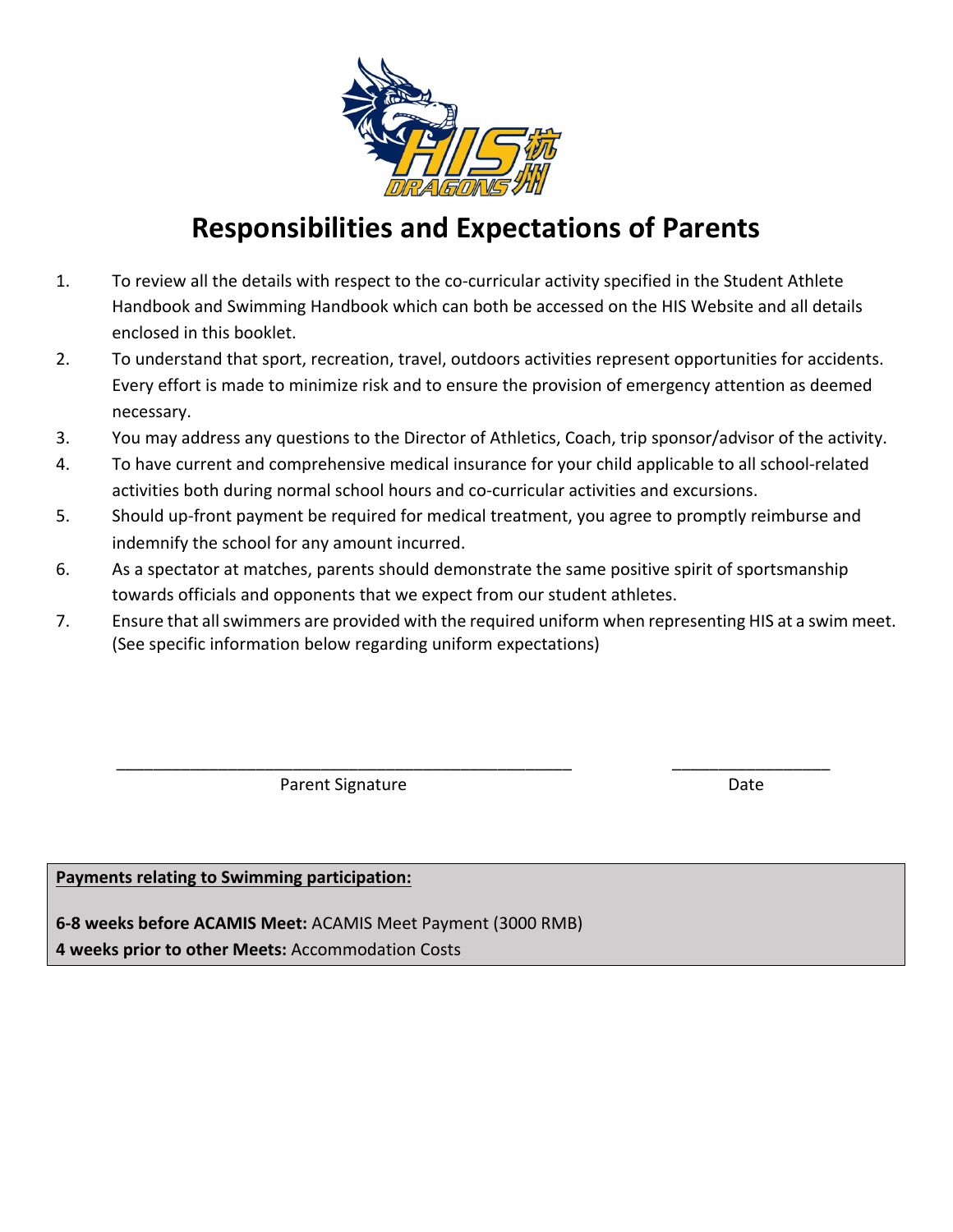

### **Practice Attendance Expectations**

• At the beginning of the season following trials, all swimmers will be asked to select their practice days. During the year, if swimmers have other school commitments that conflict with these days (Sports / CCA), they can discuss a change of practice day with their coaches. A change may not be possible based on transport and lane availability on certain days.

**Gold and Pre-Gold swimmers are required to attend a minimum of 3 practices each week. \***

**Silver and Bronze swimmers are required to attend a minimum of 2 practices each week.**

**Development Program swimmers are required to attend on Monday and Friday.**

- **\*Varsity Swimmers** who also have sports practice commitments that occur 3 times per week can negotiate with coaches to attend 2 swim practices each week. However, in the 4 weeks leading up to a scheduled swim meet, they should attend the required 3 swim practices each week.
- **Lower School and Middle School Swimmers** should select their participation in Athletics / CCA to ensure that they can still attend the minimum number of practices each week for the Swim Team.
- Unless coaches are notified in advance by a parent, swimmers will not be permitted to attend a practice that is not one of their designated days.
- **Coaches must be notified of any absences from practice in advance.** Swimmers who record 3 unexplained absences during a season will have their participation on the HIS Dragons swim team reviewed by Swim coaches and the Director of Athletics.
- Swimmers must ensure they are on the Swim Team bus no later than 3:10. The bus will leave from the rear gate. The bus will return to HIS at 5:15pm following practice.
- Swimmers are able to be collected from the swimming pool following training. Coaches should be notified of this by parents / swimmers.

### **No swimmer is to depart the Swimming Pool Facility with a parent / driver without first confirming their departure with a coach.**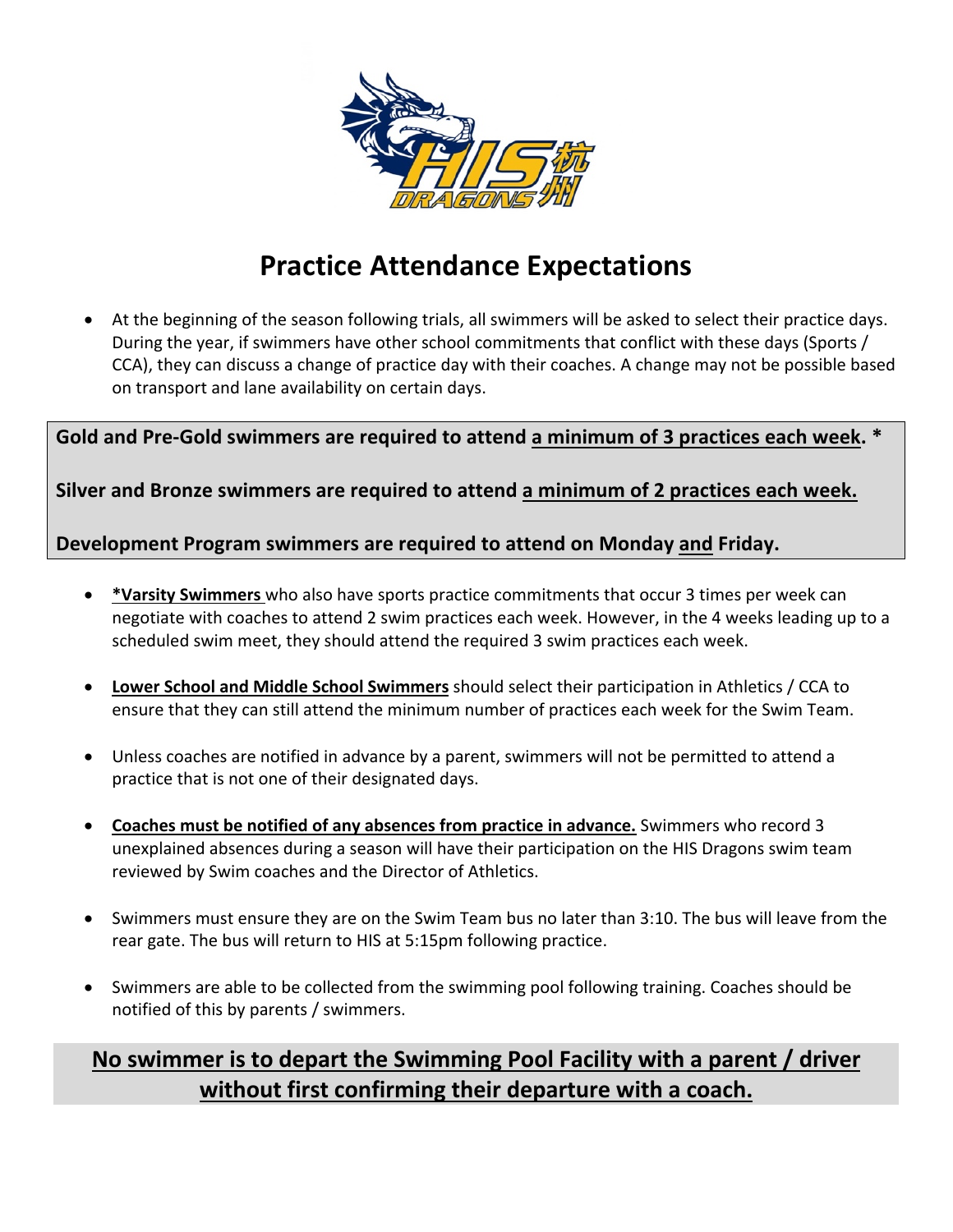

### **Swim Team Uniform Expectations**

Swimmers representing HIS are required to do so in uniform that clearly identifies them as a member of the HIS Dragons Swim Team. When competing, a common uniform enhances team unity and develops a sense of Identity for team members. When travelling, it is important for safety reasons that all team members can be easily identified and recognizable by coaches/chaperones, as well as members of the public.

The following information clearly outlines what students;

#### **COMPETING AT A SWIM MEET**

When competing swimmers are required to wear either of the following:

- A HIS-logo swimming suit which can be purchased from the Dragon Shop, or
- An independently purchased swimming suit that is **in HIS colors only and has been approved before the meet by the swim coaches/Athletics Department.** Dark Blue should be the dominant color, with yellow and white also permitted on the swimming suit. No other colors are permitted.
- A HIS swimming cap which can be purchased through the Dragon Shop

#### **TRAVELLING TO A SWIM MEET AND ON POOL DECK AT A SWIM MEET**

Swimmers representing HIS are expected to wear HIS apparel while travelling to meets and when on pool deck and not competing.

The following options are suitable:

- HIS Swim Team Tracksuit
- HIS Swim Team T-Shirt
- HIS Swim Team Parka
- HIS Varsity Athletics Tracksuit
- HIS "Property of HIS Athletics" T-Shirt

#### **AT PRACTICE**

Any suitable swimming suit and swim cap is permitted for after-school swim practices.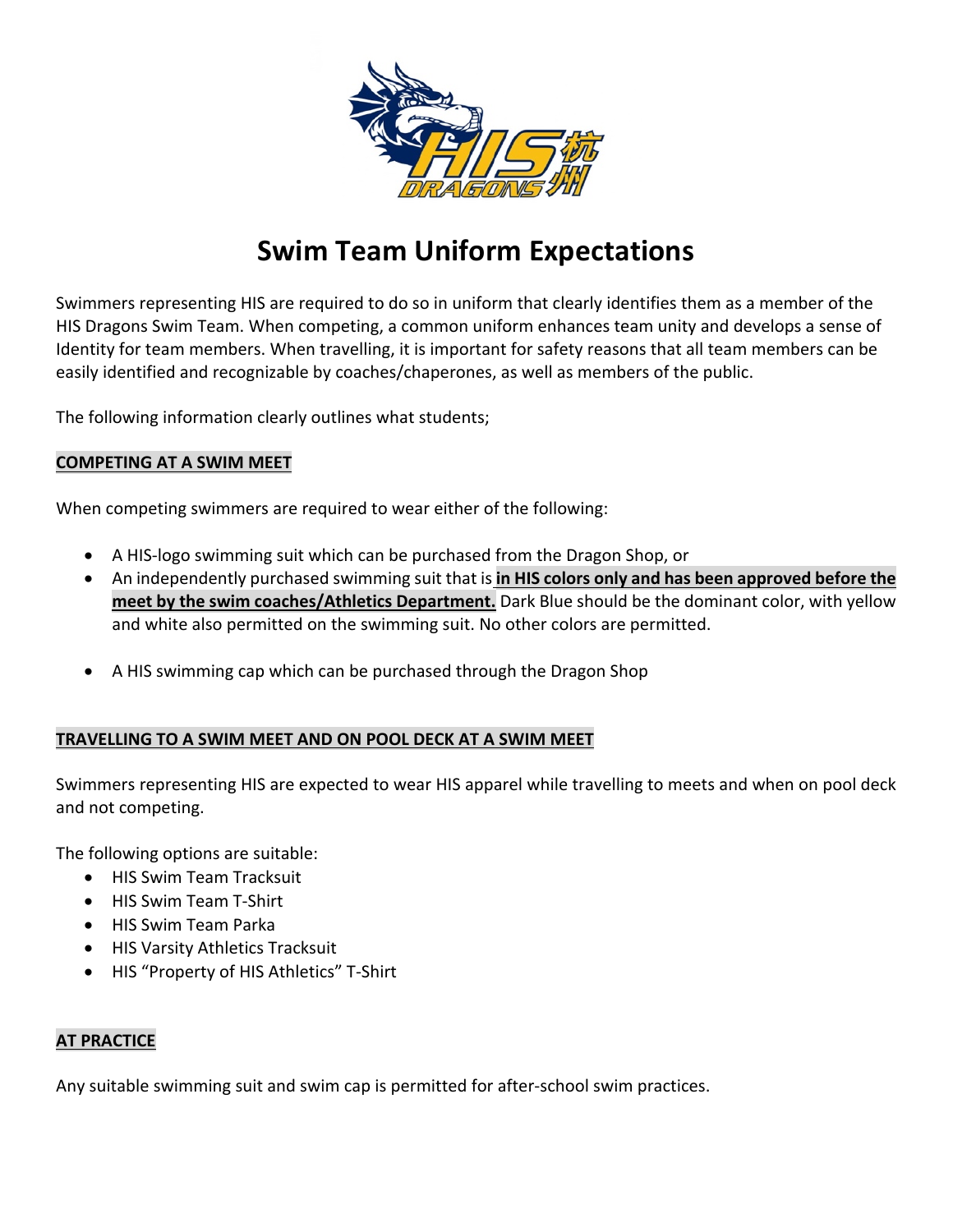

### **Student Athlete Eligibility Contract**

I acknowledge that I am a student, foremost, and have the privilege to participate in swimming as long as my academic and behavioral performance is satisfactory according to the teachers, principals, and coaches at HIS. It is my responsibility to maintain a healthy balance between academics and swimming. If I am unable to fulfill my requirements in all of my classes, I will not be eligible to participate in swimming.

I am aware that failing to meet all of these requirements will cause me to be ineligible for swimming at HIS. This includes all meets and practices. This ineligibility will continue until there are sufficient improvements in the requirements below, as determined by the Director of Athletics, in consultation with relevant teachers/counselors/principals/coaches.

#### **In order to be eligible for Swimming at HIS, I must agree to all of the following requirements:**

- 1. I must meet the requirements of the activity (attending practice etc.). I make a commitment to my team/event until the completion of the season.
- 2. I must maintain adequate progress in all classes.
- 3. I will submit school work complete and on time.
- 4. I must maintain a high level of attendance to school and all classes.
- 5. I must be at school from 8:00 in order to qualify for participation in a swimming activity that day.
- 6. I must demonstrate courtesy and respect towards peers and teachers as well as adhere to the behavioral expectations outlined in the Student Handbook. I am expected to be a leader and promote good school citizenship.
- 7. When involved in a group activity, I must recognize that to inconvenience or jeopardize the group is not acceptable. This behavior will result in subsequent disciplinary action.
- 8. As a participant on a school team or major event activity, I must abide by the school rules. This includes any guidelines, which may be relevant to the specific sport or activity at HIS.
- 9. I fully understand that as a member of team I am an official representative of HIS.
- 10. My actions in and out of school contribute to school spirit. This responsibility implies respect be given at all times to administration, teachers, coaches, officials, advisors, fellow students, members of the public, and the student body.
- 11. Swimmers can pursue training independently outside of HIS practices but to represent HIS at competitive swim meets, a swimmer must be regularly practicing with the HIS Swim Team as stipulated in this handbook, or as negotiated in advance with the Director of Athletics.

It is my responsibility to seek help from my teachers before any problems arise. Missing practice to fulfill the aforementioned requirements above, will not be held against the student athlete. At HIS, academia has first priority and swimming is a privilege.

\_\_\_\_\_\_\_\_\_\_\_\_\_\_\_\_\_\_\_\_\_\_\_\_\_\_\_\_\_\_\_\_\_\_\_ Student Athlete Signature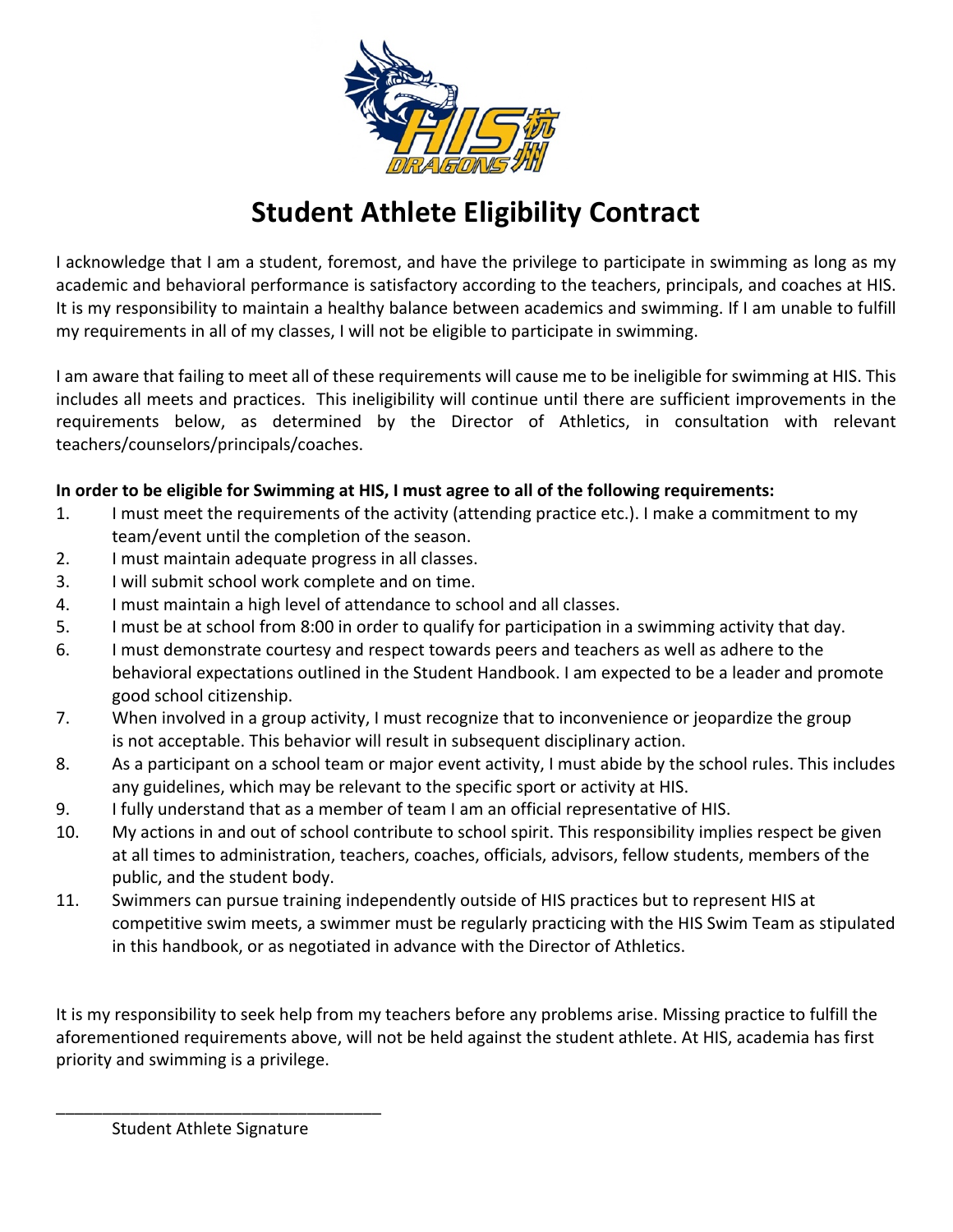

# **HISAC / SSL Athlete Code of Conduct**

- 1. Respect the rights, dignity and worth of fellow players, coaches, officials and spectators.
- 2. Be fair, considerate and honest in all dealings with others.
- 3. Be professional in, and accept responsibility for, your actions.
- 4. Be aware of, and maintain an uncompromising adhesion to, [the sport]' s standards, rules, regulations and policies.
- 5. Do not tolerate acts of aggression.
- 6. Respect the talent, potential and development of fellow players and competitors.
- 7. Care for and respect the equipment provided to you as part of your program.
- 8. Be frank and honest with your coach concerning illness and injury and your ability to train fully within the program requirements.
- 9. At all times avoid intimate relationships with your coach.
- 10. Conduct yourself in a professional manner relating to language, temper and punctuality.
- 11. Maintain high personal behavior standards at all times.
- 12. Abide by the rules and respect the decision of the official, making all appeals through the formal process and respecting the final decision.
- 13. Be honest in your attitude and preparation to training. Work equally hard for yourself and your team.
- 14. Cooperate with coaches and staff in development of programs to adequately prepare you for competition at the highest level.

#### **I, the undersigned, agree to participate within the spirit of this code of conduct, throughout the course of my sports this year at HIS – both at practices and in competition while representing my school.**

Student Athlete Signature

\_\_\_\_\_\_\_\_\_\_\_\_\_\_\_\_\_\_\_\_\_\_\_\_\_\_\_\_\_\_\_\_\_\_\_\_\_\_\_\_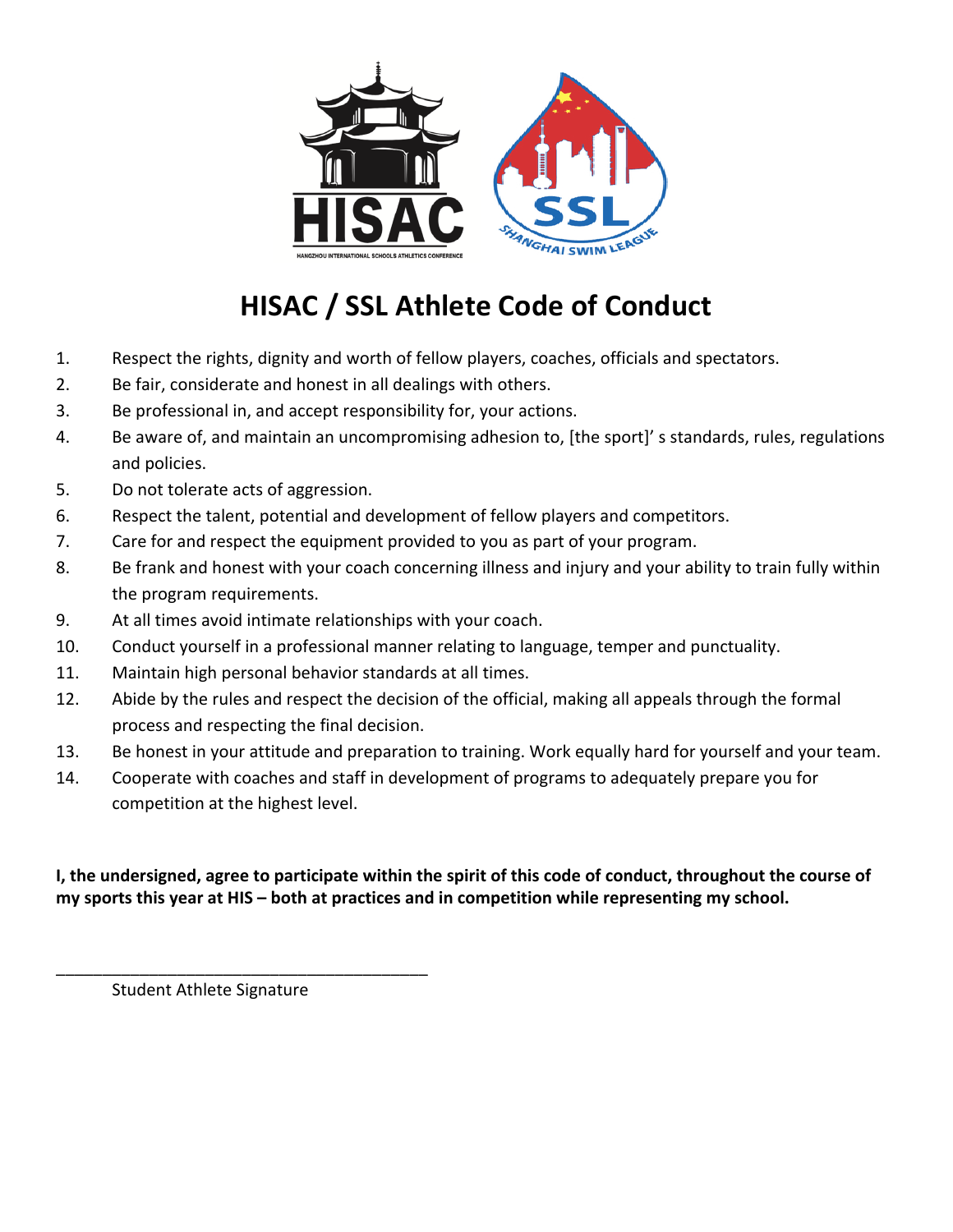

### **Rules for ACAMIS Events**

- 1. The use of tobacco, drinking of alcohol, or use of illegal drugs will not be allowed during travel or while in the host city during the period of time covered by the ACAMIS activity. (Consequence: suspension from immediate and further participation, suspension for 12 calendar months, student's principal notified)
- 2. Any sight-seeing or travel in the host city will be done only within the permission of the host family and the coach/sponsor. (Consequence: disciplinary action at the discretion of the activity organizer and lead chaperone)
- 3. Under no circumstances will accommodation arrangements be changed without permission of the host school and the knowledge of the coach/sponsor. (Consequence: disciplinary action at the discretion of the activity organizer and lead chaperone)
- 4. Visiting students will be in their designated hotel room no later than 10pm. (Consequence: suspension from immediate and further participation in that event, student's principal notified)
- 5. All laws of the host country will be adhered to. (Consequence: disciplinary action at the discretion of the activity organizer and lead chaperone. The disciplinary action should also be according to the laws of the land at the discretion of the governing authority)
- 6. Any unusual circumstances or problems that occur during the stay in the host city will be reported as soon as is possible to the host school and lead chaperone.
- 7. In the event of any accident or injury the chaperone / coach has permission to deal with the situation and make any emergency decisions should they be unable to contact the parents or guardians. That permission must be granted in writing by the parents via a waiver signed before the activity.

\_\_\_\_\_\_\_\_\_\_\_\_\_\_\_\_\_\_\_\_\_\_\_\_\_\_\_\_\_\_\_\_\_\_\_\_\_\_\_\_ \_\_\_\_\_\_\_\_\_\_\_\_\_\_\_\_\_\_\_\_\_\_\_\_\_\_\_\_\_\_\_\_

#### **We have read, understand, and agree to abide by the rules that are stated above.**

Student Athlete Signature **Parent/Guardian Signature** Parent/Guardian Signature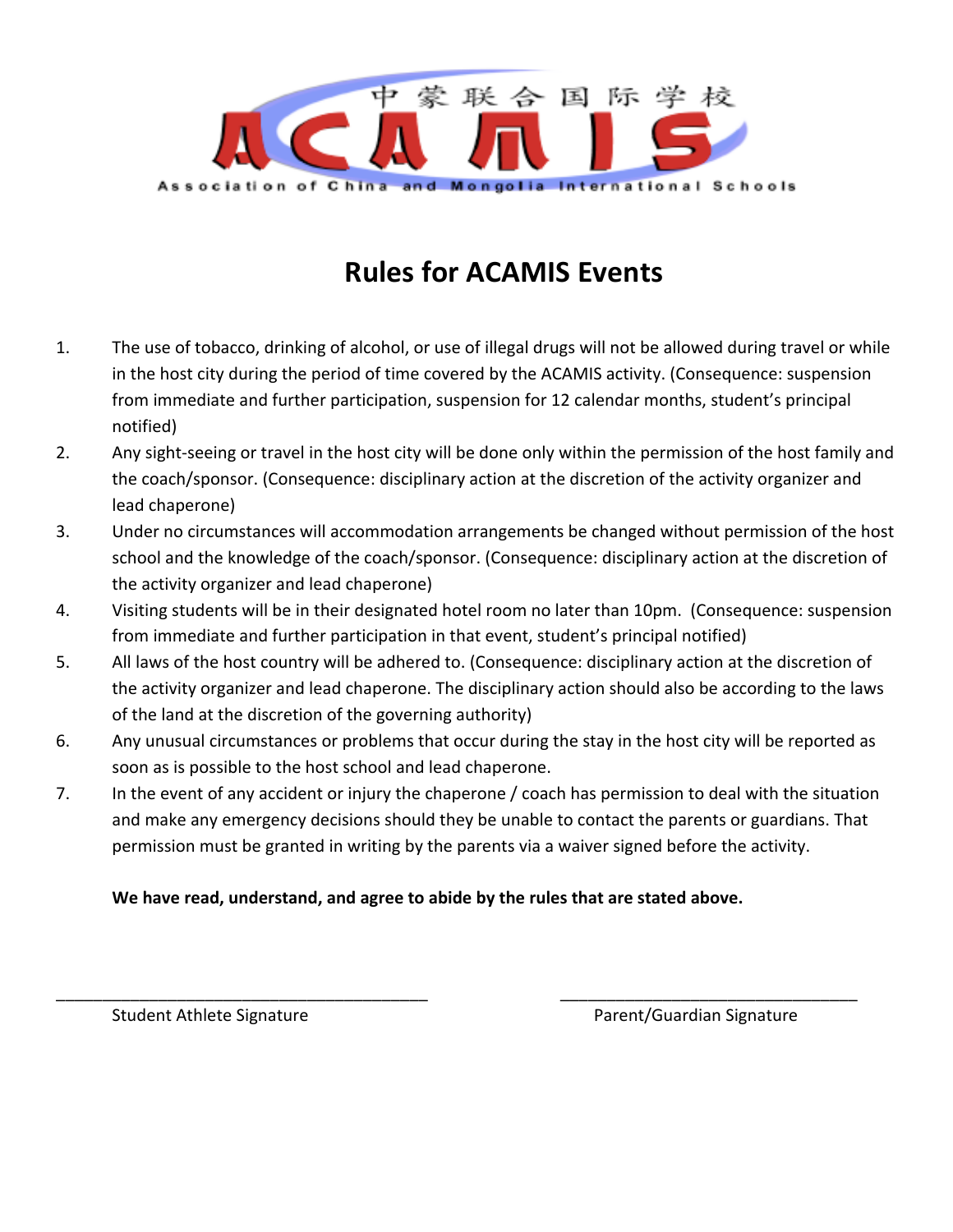## **2021-2022 HIS Swimming – Personal and Contact Details**

| 6. Place of Issue:                                                       | <b>Expiration of Passport:</b>                                                                                       |
|--------------------------------------------------------------------------|----------------------------------------------------------------------------------------------------------------------|
|                                                                          |                                                                                                                      |
|                                                                          | 8. Health Insurance Number:                                                                                          |
| 7. Health Insurance Provider:                                            |                                                                                                                      |
|                                                                          | <u> 1980 - Johann John Harry, mars eta bat eta bat eta bat eta bat ez arteko erroman ez arteko harta eta bat eta</u> |
| <b>HIS requires all students to have comprehensive medical insurance</b> |                                                                                                                      |
| 9. Parent One Contact Information                                        |                                                                                                                      |
|                                                                          |                                                                                                                      |
|                                                                          |                                                                                                                      |
| 10.<br><b>Parent Two Contact Information</b>                             |                                                                                                                      |
|                                                                          |                                                                                                                      |
|                                                                          |                                                                                                                      |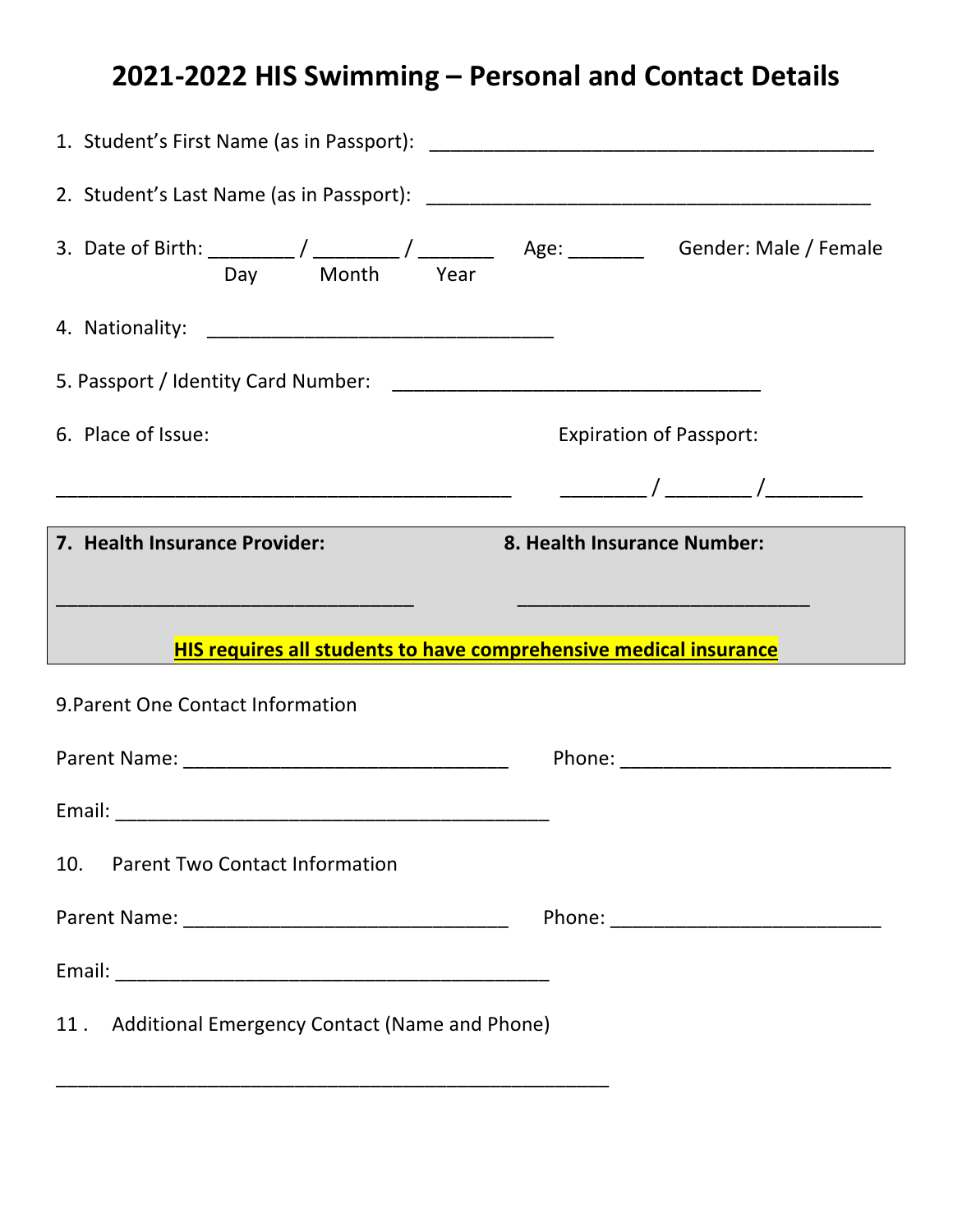# **Medical Information and Liability Release**

| Do you have any current Medical Conditions? $\Box$ No $\Box$ Yes<br>Explain: |
|------------------------------------------------------------------------------|
|                                                                              |
| $\Box$ No $\Box$ Yes<br>Do you currently take any medication?<br>Explain:    |
| $\Box$ No $\Box$ Yes<br>Do you have any Allergies?<br>Explain:               |

| Have you had any significant injuries previously?<br>Explain: | $\Box$ No $\Box$ Yes |
|---------------------------------------------------------------|----------------------|
|                                                               |                      |

| Do you have a history of Asthma: $\Box$ No $\Box$ Yes |                      | Use an asthma inhaler: $\Box$ No $\Box$ Yes |  |
|-------------------------------------------------------|----------------------|---------------------------------------------|--|
| Wear a hearing aid:                                   | $\Box$ No $\Box$ Yes |                                             |  |
| <b>Wear Contact Lenses:</b>                           | $\Box$ No $\Box$ Yes |                                             |  |

| When was your child's most recent physical examination?                                       |                      |
|-----------------------------------------------------------------------------------------------|----------------------|
|                                                                                               | Month<br>Year<br>Day |
| Where was this examination completed?                                                         |                      |
|                                                                                               |                      |
| Has your child ever been directed by a doctor to permanently refrain from sports or strenuous |                      |
| activities due to a medical concern?                                                          | $\Box$ No $\Box$ Yes |
|                                                                                               |                      |